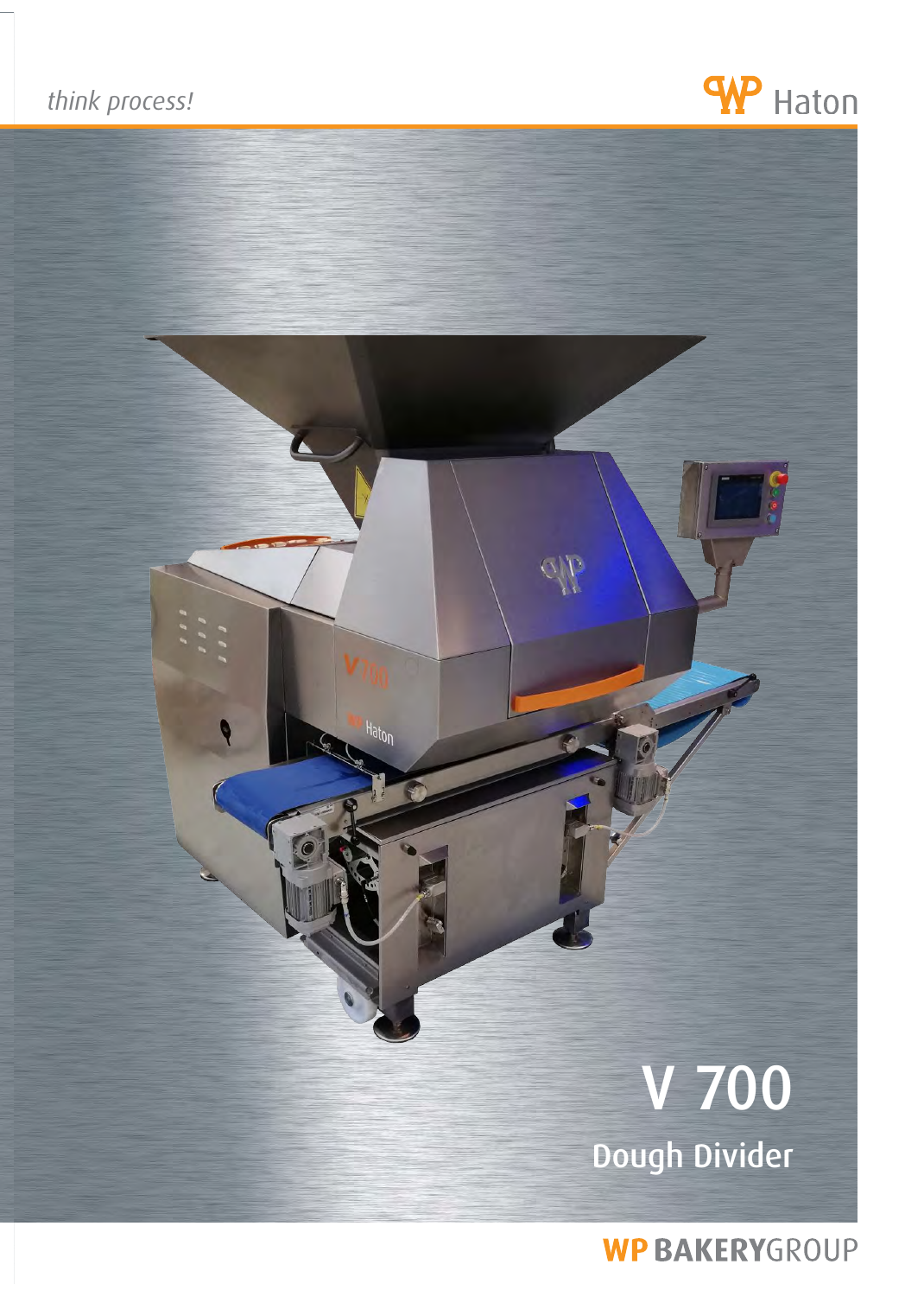## *think process! think process!*

# V 700

Picture V 700 with OCS Checkweigher

SUITABLE FOR ALL COMMON DOUGH TYPES SUCH AS WHEAT, WHEAT/RYE, MULTIGRAIN, WHOLE WHEAT DOUGHS, AS WELL FOR STIFF PIZZA DOUGHS AS FOR SOFT (FRENCH) DOUGHS. PRESSURE REGULATION BETWEEN 70 AND 100%. PRESSURE COMPENSATOR FOR EXTREME DOUGH FRIENDLY DIVIDING WITH VERY SENSITIVE DOUGHS.



#### **BENEFITS**

- High weight accuracy
- Dough friendly dividing with hydraulic adjustable pressure compensator and regulator
- **Accurate dividing of soft doughs with long** bulk fermentation
- Robust design
- Large weight range
- Frame out of rectangular, nickel plated tubular profiles for easy access
- Hygienic design, round bars for lubrication system main chamber and back slide. New mounting system for ejection scraper for easier serviceability, hygienic designed feet, hygienic design covers
- No lubrication components above pneumatic components to prevent oil dripping on pneumatic components
- Dough zone is separated from the electric cables
- New position of electrical cabinet means direct access to crankshaft on the front
- **Easy accessibility of the conveyor power plugs (robust** HAN 6 and moved out of food zone) on the front and the separate mounting plate to prevent from oil dripping
- Set of 2 oil catch pans which can be taken out at the front and back side or combined at 1 side
- Open front design for visual control on discharge conveyor side
- Synthetic conveyor belt with quick-lock system
- **Easily removable stainless steel dough hopper, Teflon** coated
- Self-cleaning knife
- Control of all adjustments by colour Touch Screen
- Wear resistant dividing system with dividing unit in Ni-Resist
- Solid construction of drive system and dividing mechanism
- High pressure oiling system, for minimum use of oil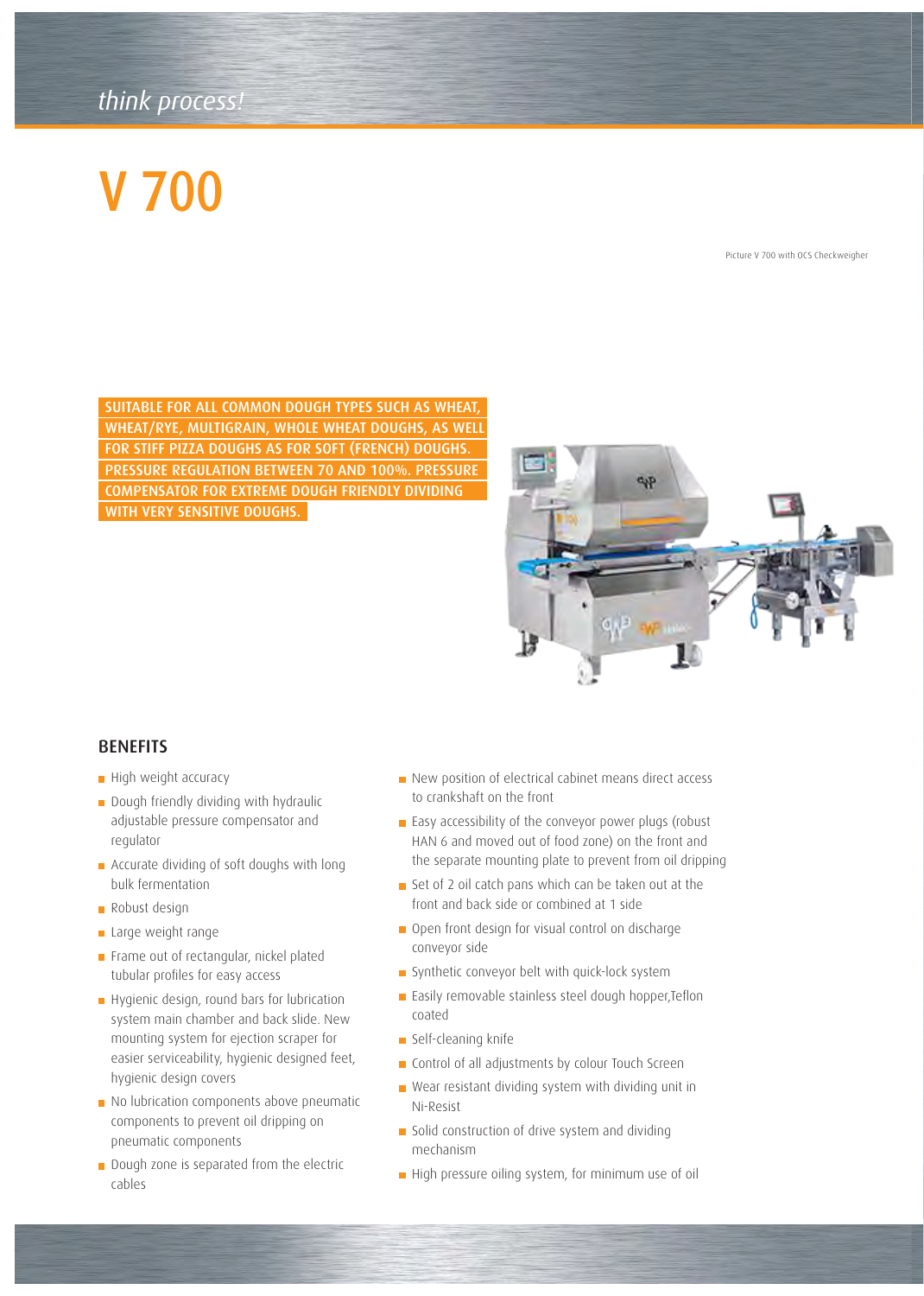

### BASIC EXECUTION:

- **2**, 3, 4, 4 split, 5, 6, 6 split, 8, 2 and 4, 3 and 6 pocket machine
- Dividing unit Ni-Resist with automatic oiling on unit and inner conveyor, 7 fixed and 14 adjustable dosing valves, oil tank 10 litre, with automatic switch off in case of no oil
- Voluminator pressure regulator and compensator
- Discharge conveyor 500 mm, with quick-lock system, scraper and catch tray with drain plug
- $\blacksquare$  Conveyor power plugs on the front of the machine, mounted onto separate mounting plates
- Separate drive on in- and outside conveyor with gear motors (split inner conveyors with drum motors) inclusive frequency inverter
- **Belt lubrication system with stainless steel oil**  dispensing system which can be taken out and cleaned
- **Pheumatic discharge flap with blue plastic scraper**
- Hopper stainless steel 70 litre, inside Teflon coated
- Hopper base Teflon coated. Hopper removable to left or right side
- Frequency inverter for variable speed
- Operation : Siemens PLC on arm above discharge conveyor with on/off/emergency stop/position stop/Servo weight adjustment/pre-set counter/setting of discharge flap/setting of positioning roller
- Servo weight adjustment motor Profinet
- **Recipe control**
- **Main piston Ni-Resist**
- **Measuring pistons in food safe bronze**
- Knife made of stainless steel, hardened
- Cover plates stainless steel, brushed, with Schmersal RFID safety switches, easy to remove
- Doors and covers to reach main chamber and back slide easily accessible for operators, no locks
- Frame steel, nickel plated
- Crankshaft and drive rods cast iron, nickel plated
- New position electrical cabinet at left back side









Illustration V 700